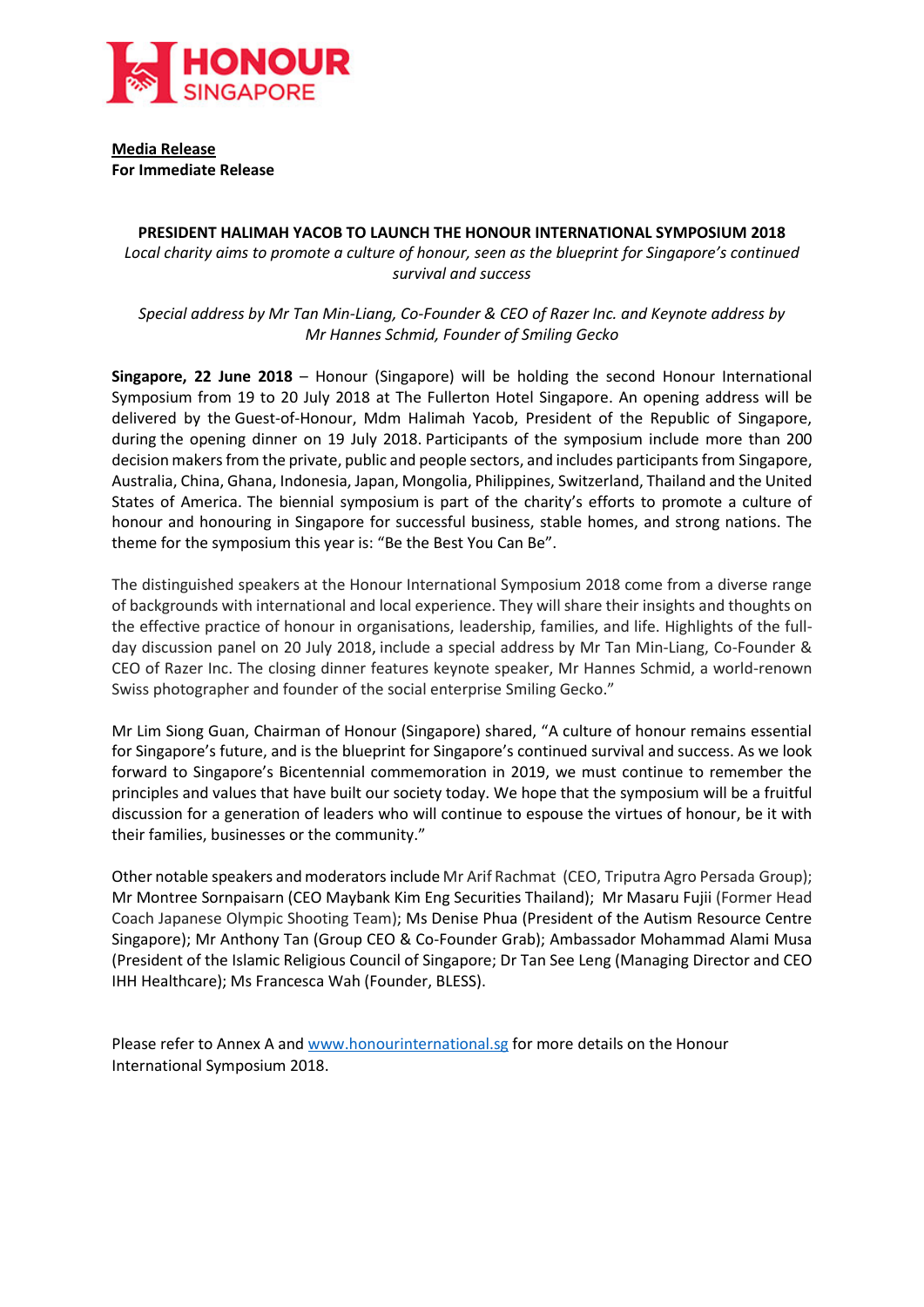

#### **# END #**

## **ABOUT THE HONOUR INTERNATIONAL SYMPOSIUM**

The Honour International Symposium is organised by Honour (Singapore) in the belief that Honour, resulting in trustworthiness and dependability, has been an essential element for Singapore's economic success since its independence in 1965, and has enabled the small city state to draw investments and talent from all over the world. We also believe that Honour is critical for relationships and leadership in families, organisations, and communities in all nations.

The Honour International Symposium brings together participants who are leaders in business, government, and community groups. It is an interactive program to discuss the application of honour and honouring for successful business, stable homes, and strong nations.

Speakers at the Honour International Symposium come from a variety of backgrounds and from many countries. They will share their thoughts and experiences on the effective practice of Honour in business, leadership, family, and life.

For more information, please visit[: www.honourinternational.sg](http://www.honourinternational.sg/)

## **ABOUT HONOUR (SINGAPORE)**

Honour (Singapore) is a charity with IPC status that seeks to promote a culture of honour and honouring for the well-being of the nation. It is multi-racial, multi-religious and multi-community in its outreach. Honour (Singapore) believes that there are two dimensions of Honour that are particularly important for the continued success and survival of the nation: to honour our word and to honour each other. Honour (Singapore) believes that such a culture of honour remains essential for Singapore's success and cohesion in the coming years.

For more information, please visit[: www.honour.sg](http://www.honour.sg/)

#### **For media queries, please contact:**

Mr Darrell Low HP: +65 9699 5263 Email: [darrell@asiaprwerkz.com](mailto:darrell@asiaprwerkz.com)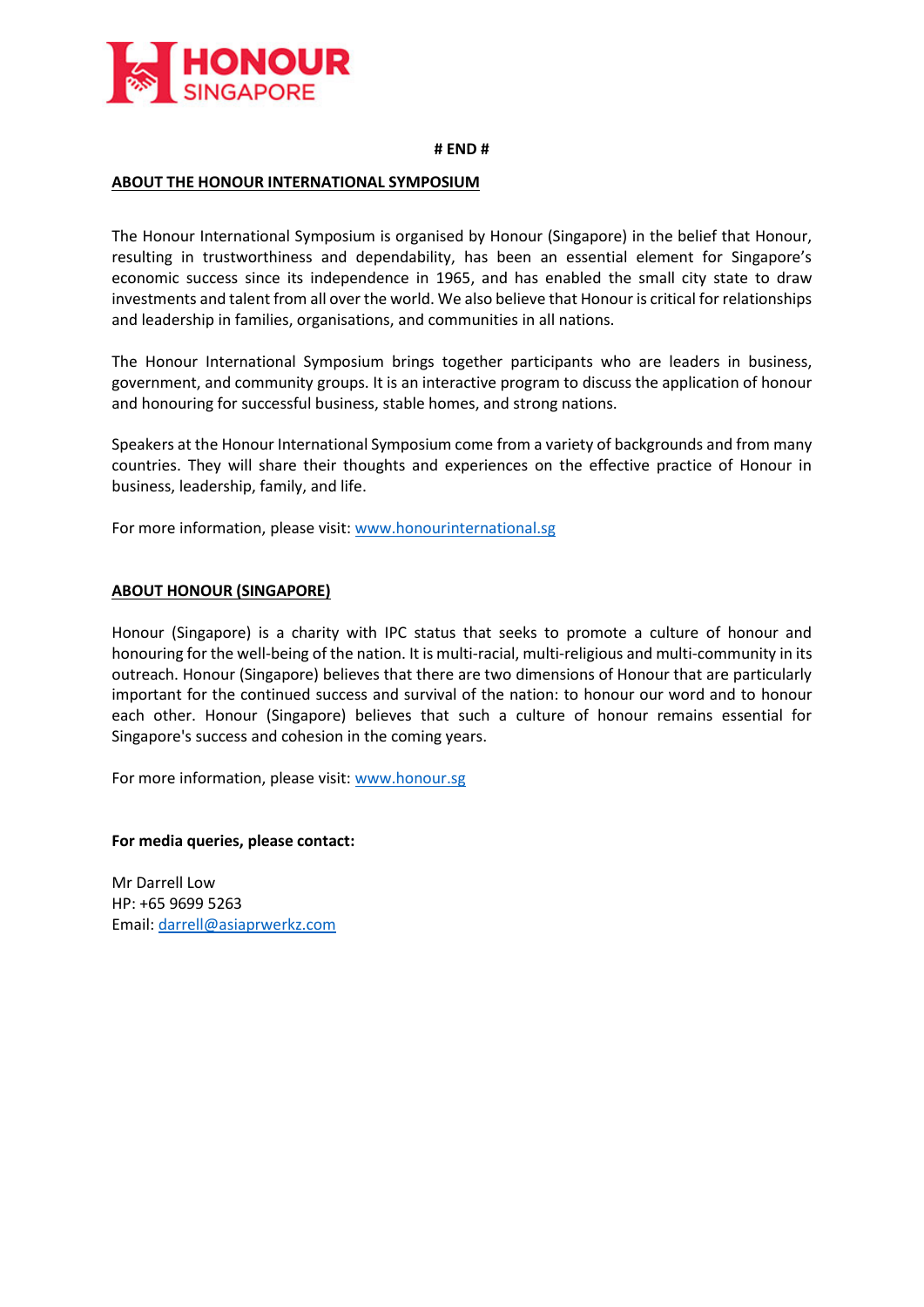

# **WELCOME DINNER | 19 JULY 2018**

**Opening Address** Mdm Halimah Yacob, President of the Republic of Singapore

**Welcome Remarks** Mr Lim Siong Guan, Chairman, Honour (Singapore)

**Opening Remarks** Mr Philip Ng, CEO, Far East Organization

# **PANEL 1 | 20 JULY 2018**

**Honour Your Talents and Abilities** 

**Moderator: Dr Tan See Leng**, Managing Director and CEO, IHH Healthcare Berhad

# **Panellists**

**Mr Masaru Fuji**

Former Head Coach, Japanese Olympic Shooting Team

#### **Ms Denise Phua**

President, Autism Resource Centre (Singapore)

## **Ms Priscilla Shunmugam**

Founder, Ong Shunmugam

#### **PANEL 2 | 20 JULY 2018**

**Honour Your Family and Society**

**Moderator: Mr Laurence Lien**, Chairman, Lien Foundation

## **Panellists**

**Mr Richard Hoon**

Chairman, Centre for Fathering & Dads-for-Life

#### **Mr Mohammad Alami Musa**

President, Islamic Religious Council of Singapore

## **Dr William Wan**

General Secretary, Singapore Kindness Movement Chairman, Prison Fellowship Singapore